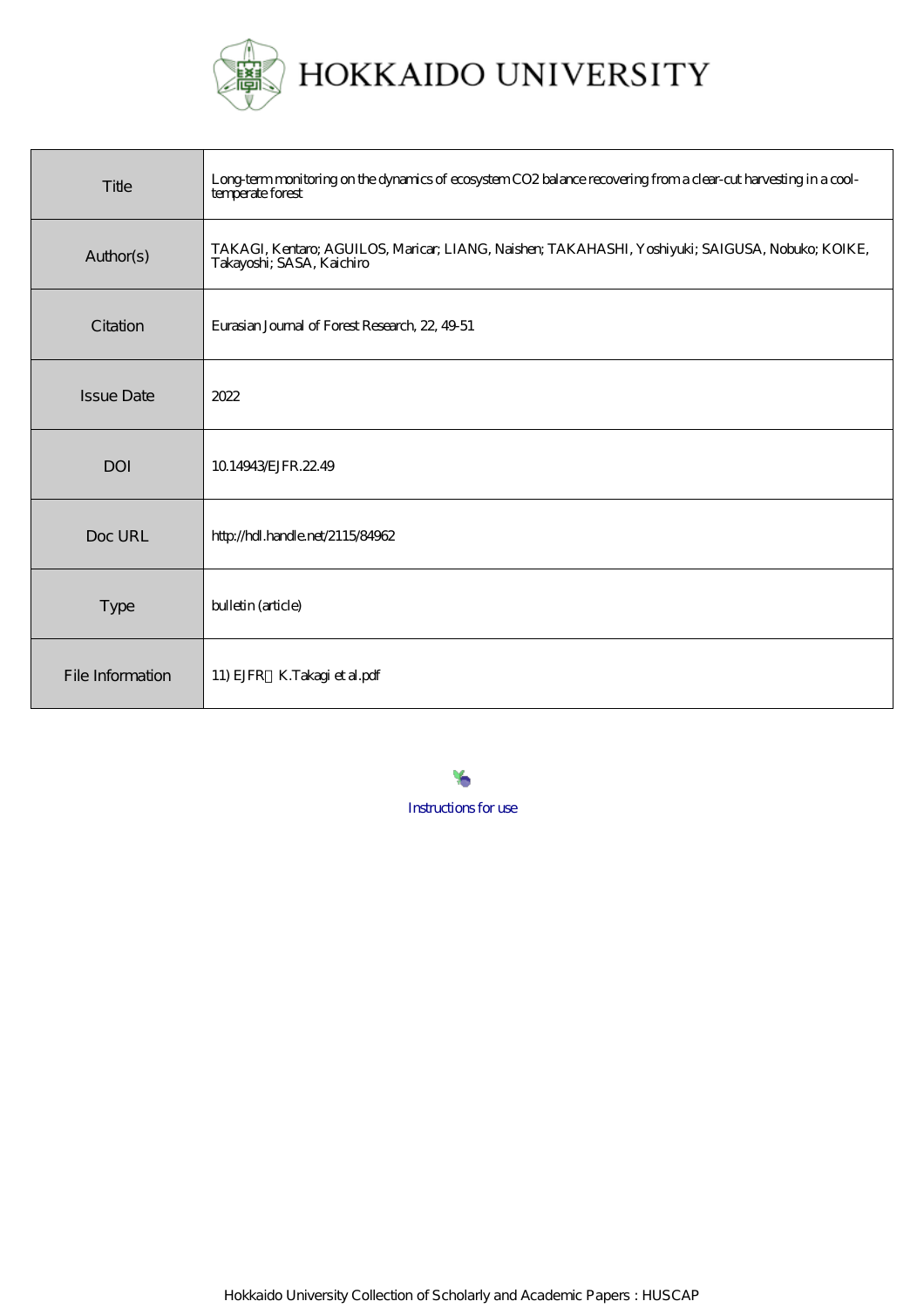# Long-term monitoring on the dynamics of ecosystem  $CO<sub>2</sub>$  balance **recovering from a clear-cut harvesting in a cool-temperate forest**

TAKAGI Kentaro<sup>1</sup>, AGUILOS Maricar<sup>2</sup>, LIANG Naishen<sup>3</sup>, TAKAHASHI Yoshiyuki<sup>3</sup>, SAIGUSA Nobuko<sup>3</sup>, KOIKE Takayoshi<sup>4</sup> and SASA Kaichiro<sup>1</sup>

<sup>1</sup> Field Science Center for Northern Biosphere, Hokkaido University, Sapporo 060-0809, Japan<sup>2</sup> Graduate School of Environmental Science, Hokkaido University, Sapporo 060-0809, Japan<sup>2</sup> Graduate School of Environmental Sc

### **Abstract**

Clear-cut harvesting is one of the important types of forest management but is considered to be a large  $CO<sub>2</sub>$  source to the atmosphere. Understanding how this form of logging affects a site's  $CO<sub>2</sub>$  balance is critical for determining appropriate management scenarios, yet we have little understanding of how wood harvesting affects the ecosystem CO<sub>2</sub> balance. An experimental clear-cutting and plantation establishment study has been conducted in a cool-temperate mixed forest in northern Japan to obtain a complete series of pre- and post-harvest data on the net ecosystem CO<sub>2</sub> exchange (NEE) between the ecosystem and the atmosphere until a disturbed ecosystem once more become a net  $CO<sub>2</sub>$  sink in the annual budget and recapture all the emitted  $CO<sub>2</sub>$  after the harvest. A mixed forest, which had been a weak  $CO<sub>2</sub>$  sink, was disturbed by clear-cutting and was replaced with a hybrid larch (*Larix gmelinii*  $\times$  *L*. *kaempferi*) plantation. The ecosystem turned to be a large  $CO<sub>2</sub>$  source just after the harvesting in 2003, and the cumulative net  $CO_2$  emission reached up to 15.4 MgC ha<sup>-1</sup> at 7 years after the harvesting, then the ecosystem turned to be a  $CO<sub>2</sub>$  retrieve mode ( $CO<sub>2</sub>$  sink in the annual budget). This ecosystem recaptured all CO<sub>2</sub> emission 18 years after the harvesting in 2020, if off-site carbon storage in forest products is not considered. This implies one harvesting operation cause large invisible and long-lasting effect on the forest ecosystem  $CO<sub>2</sub>$  balance.

*Key words*: carbon balance, clear-cut harvesting, eddy covariance, long-term flux monitoring, net ecosystem exchange of CO<sub>2</sub>.

# **Introduction**

Forests are seen as large carbon reservoirs, and precise evaluation of their  $CO<sub>2</sub>$  sequestration rate is required for their management and adequate forest protection (Millar *et al*. 2007). Clear-cut harvesting is one of the essential types of forest management but is considered to be a significant source of  $CO<sub>2</sub>$  going into the atmosphere (Houghton 2003). Understanding how this form of logging affects the site's  $CO<sub>2</sub>$  balance is critical for determining appropriate management scenarios, yet we have little understanding of how wood harvesting affects the CO<sub>2</sub> balance (Howard *et al.* 2004; Noormets *et al*. 2012).

Clear-cut harvesting removes the commercial stem wood, leaves residues, decreases canopy photosynthesis, and affects autotrophic and heterotrophic respiration. As a result, the post-harvest stand is expected to be a net source of  $CO<sub>2</sub>$  for several years after the operation (Figure 1) (Kolari *et al*. 2004; Amiro *et al*. 2006; Humphreys *et al*. 2006; Zha *et al*. 2009; Grant *et al*. 2010; Goulden *et al*. 2011; Noormets *et al*. 2012). The duration and magnitude of the carbon loss depend on the balance between photosynthesis and respiration, and both processes are affected by several environmental and biophysical factors. The  $CO<sub>2</sub>$  balance as a function of time since harvest, including the critical compensation point when stands regenerating after a harvest regain

their role as a  $CO<sub>2</sub>$  sink, must be understood before it is possible to characterize the carbon budget of a managed forest.

The  $CO<sub>2</sub>$  exchange rate between the ecosystem and the atmosphere can be measured using a micrometeorological eddy covariance method (Baldocchi *et al*. 2001). This can characterize the ecosystem response and recovery following the harvest by measuring the  $CO<sub>2</sub>$ fluxes for several years prior to the harvest to provide a baseline and monitor the recovery for years after the harvest.

# **Long-term flux monitoring**

To obtain a complete series of pre- and post-harvest data on the net ecosystem exchange of  $CO<sub>2</sub>$  (NEE) until a disturbed ecosystem once more became a net  $CO<sub>2</sub>$  sink on an annual basis and recaptured all the emitted  $CO<sub>2</sub>$ after the harvest, an experimental clear-cutting and plantation establishment study in a cool-temperate mixed forest in northern Japan was conducted. Using the eddy covariance method, NEE measurements started in 2001, 1.5 years before clear-cutting in 2003, and continued for 18 years after harvesting (Figure 2) (Takagi *et al*. 2009; Aguilos *et al*. 2014). The focus of the study was to determine the  $CO<sub>2</sub>$  budget during the dramatic shifts that occur during a forest's transition from a sink to a source and back again to a sink, total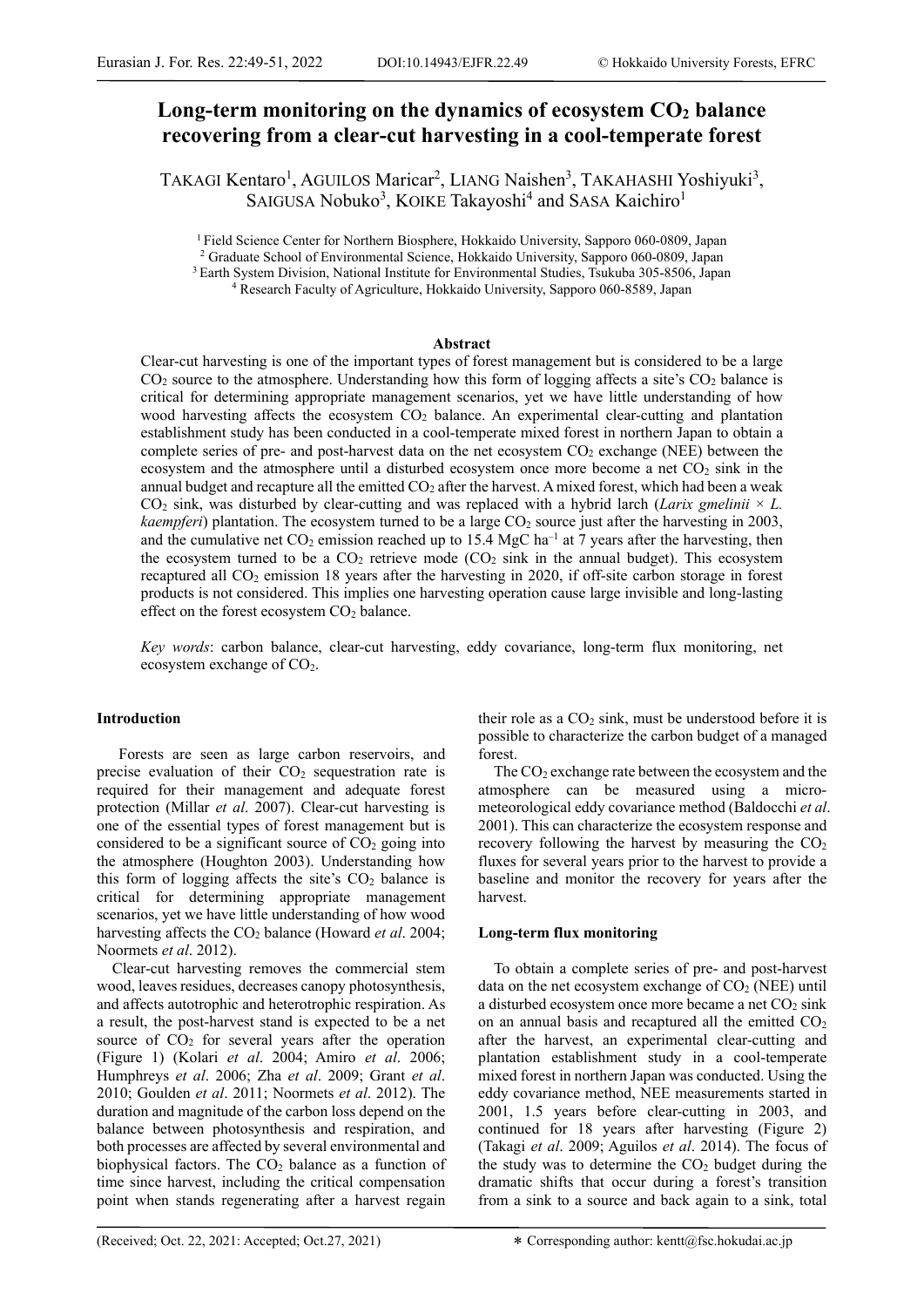-



Years after the harvesting

**Figure 1.** Concept of the forest  $CO<sub>2</sub>$  balance after the harvesting

 $CO<sub>2</sub>$  emission into the atmosphere during the period when the forest was a net  $CO<sub>2</sub>$  source, and the payback period before the forest recaptures as much  $CO<sub>2</sub>$  as was emitted during the recovery period.

## **Dynamics of ecosystem CO2 balance**

A weak  $CO_2$  sink (NEE = -0.44 MgC ha<sup>-1</sup> yr<sup>-1</sup>) mixed forest in northern Japan was disturbed by clearcutting and replaced with a hybrid larch (*Larix gmelinii*  $\times$  *L. kaempferi*) plantation. The ecosystem turned into a large  $CO<sub>2</sub>$  source just after the harvesting in 2003, and the cumulative net  $CO<sub>2</sub>$  emission reached up to 15.4 MgC ha–1 seven years after the harvest (Aguilos *et al*. 2014). Then the ecosystem switched to  $CO<sub>2</sub>$  retrieve mode  $(CO<sub>2</sub> sink in the annual budget)$ . Finally, in 2020 this ecosystem recovered all  $CO<sub>2</sub>$  emissions 18 years after the harvesting, if off-site carbon storage in forest products is not considered. This implies that one harvesting operation can cause a largely invisible and long-lasting effect on the forest ecosystem's  $CO<sub>2</sub>$  balance.

Ecosystem water and light use efficiencies (WUE and LUE, which are determined as ecosystem photosynthesis divided by evapotranspiration and photosynthetically active radiation, respectively) markedly decreased after the harvesting (Okada *et al*. 2019). Then LUE increased with the increase in the leaf area index (LAI) coincident with the vegetation recovery, however the change in LAI had little effect on WUE, because WUE is more sensitive to the atmospheric water deficit than it is to vegetation structure.

Vegetation recovery had significant effect on the temporal variation in soil respiration. Increase of LAI of undergrowth *Sasa* sp. recovering after the harvesting increased the soil respiration (Sun *et al*. 2020). In spite of the strong exponential relationship of soil respiration with soil temperature in their seasonal variation, soil

water and vegetation had strong effect on the interannual variation of soil respiration in the recovering young plantation.

#### **Acknowledgements**

This research was a collaboration among Hokkaido University, National Institute for Environmental Studies, and Hokkaido Electric Power Co., Inc. through the



Figure 2. 30 m high  $CO<sub>2</sub>$  flux monitoring tower (upper) and sensors (lower)